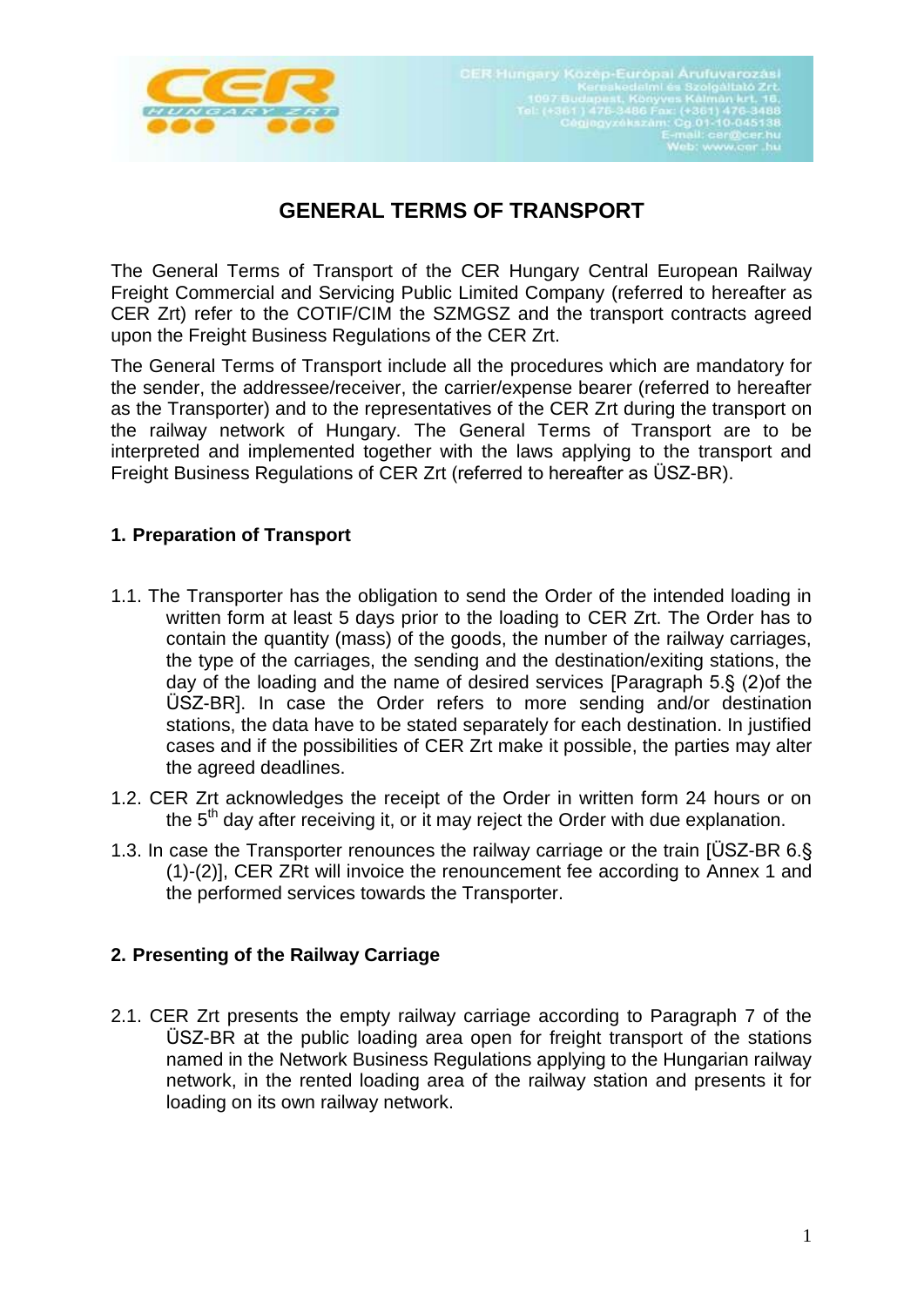

## **3. Loading**

3.1. The goods are to be loaded into the railway carriages according to the KF regulations of the ÜSZ-BR 6-9 and to the train class (loading limit) stated by CER Zrt.

The Transporter has the obligation to return the loaded railway carriage clean and within the loading time to CER Zrt and to dispose of the waste and the remains of the goods which occurred at loading. In case the Transporter does not return the railway carriage according to the above or does not dispose of the waste, remains of the goods, it is obliged to refund the incurred expenses towards CER Zrt.

- 3.2. The list of the consignments which can be forwarded only under special conditions (special consignments) due to their mass, dimensions or other characteristics, together with the dimensional limits are contained in the 7-8 Articles of Volume 1 of the Loading Regulations. The Transporter is obliged to provide the existence of the permit necessary for the acceptance and the forwarding. The form for obtaining the permit and the information necessary for filling it in are contained in Annex 2.
- 3.3. The conditions regarding the forwarding of hazardous goods, together with the methods of their loading within domestic and CIM traffic are stated in Annex C of the COTIF, in the regulation regarding international transport of the hazardous goods (RID) together with the Act regulating the inland use of these regulations, in case of SZMGSZ traffic the Annex 2 of the Agreement, the regulations referring to the transport of hazardous goods.
- 3.4 The Transporter is obliged to obtain permits necessary at the place of the loading and to make sure that those who perform the loading have the proper knowledge. Not abiding the above will lead to CER Zrt invoicing the incurred expenses and damage to the Transporter.
- 3.4. In case the Transporter has loaded the railway carriage in such way that it endangers the railway traffic and/or the safety of the goods (exceeding the loading limits or the dimensions, not abiding the loading regulations, etc), CER Zrt will notify the Transporter to stop the loading abnormality. CER Zrt by order of the Transporter and at the expense of the Transporter may undertake the termination of the irregularity. In case the Transporter does not repair the irregularity before the deadline, CER Zrt will reject or suspend the forwarding of the goods.

### **4. The Waybill**

- 4.1. The waybill which applies to the traffic (inland CIM/CUV, SZMGSZ) is to be used.
- 4.2. CER Zrt undertakes the presentation of the waybills on behalf of the Transporter. The Transporter is to provide the representative of CER Zrt data,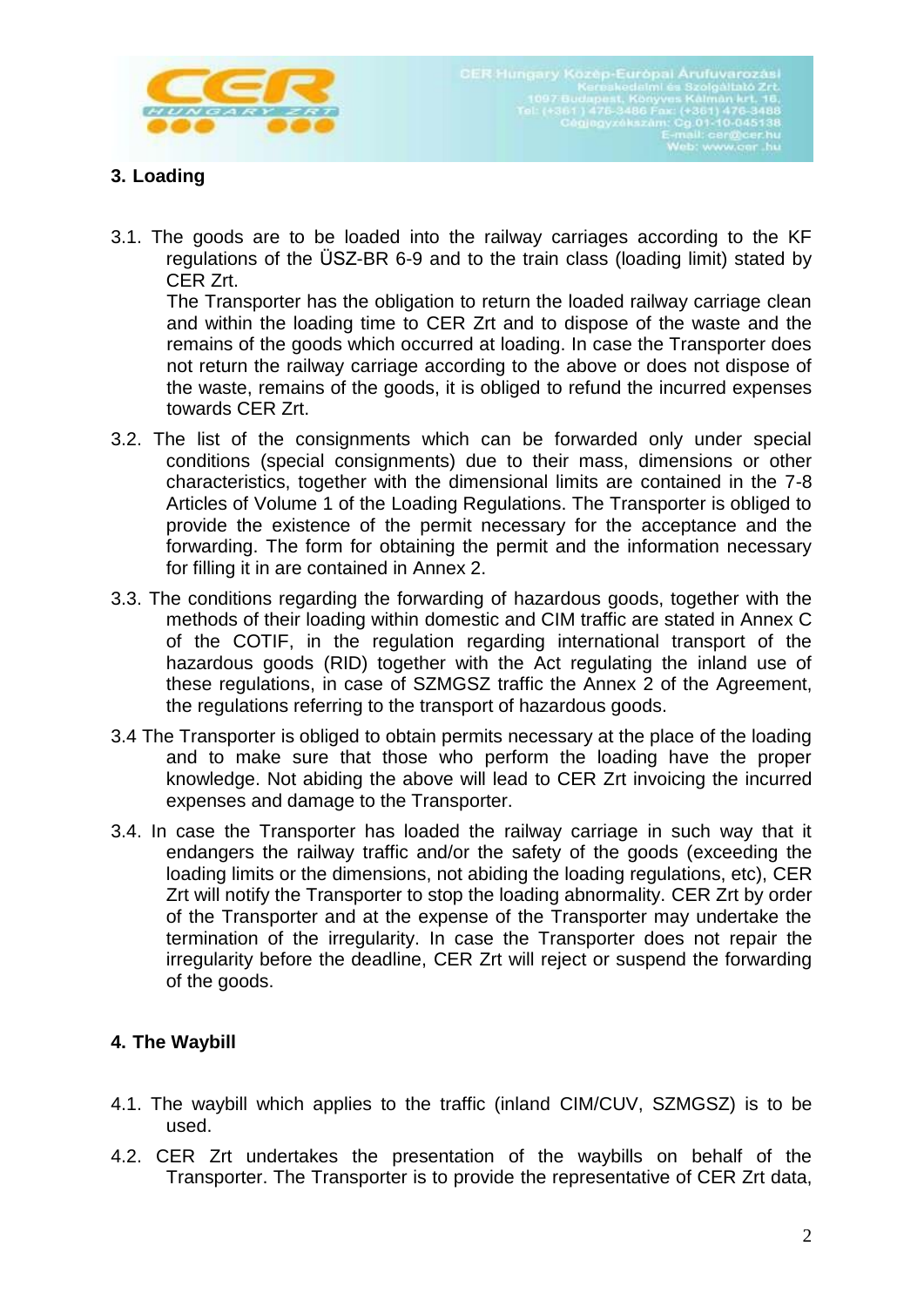

information necessary for presenting the waybills/railway carriages registers regarding the needed carriages (loaded/empty) and the documents mandatory for performing the transport together with those documents the Transporter believes necessary for accompanying the transport. The data and information have to be exact and complete. In case the data are incorrect, incomplete, the resulting costs are to be paid by the sender. Furthermore Paragraph 9 of the ÜSZ-BR and the 12.KF together with Paragraph 1. § (1)-(3) have to be observed.

## **5. Performing the Transport**

- 5.1. After performing each preparation task regarding the transport, CER Zrt informs the Transporter in written form regarding the expected traffic.
- 5.2. In case the railway network operator or the authority examines the mass of the freight forwarded by CER Zrt and the determined mass exceeds the required loading limit regarding the train class stated by CER Zrt, CER Zrt – in case it accepted the load with mass declaration – will invoice the incurred costs and damage to the Transporter.
- 5.3. In case any authority inspects a freight forwarded by CER Zrt and determines that the railway carriage is in a defective technical state, the carriage was improperly marked, or the accompanying documents are defective or missing and the determined defectiveness is due to the Transporter, CER Zrt will invoice the incurred costs and damage to the Transporter.

### **6. The Handing Over of the Consignment**

- 6.1. After receiving the notice regarding the arrival of the consignment the Transporter may demand the services according to the ÜSZ 19.§ (4) and (6 without delay. CER Zrt undertakes the demanded services only in case the cost declaration regarding the services demanded by the Transporter and the necessary equipment and the representative of CER Zrt are at disposal at the site of the service.
- 6.2. The Transporter is obliged to obtain the unloading permits necessary at the place of the unloading and make sure that those who perform the unloading have the proper knowledge to perform the work. The costs and damage incurred by not abiding the above will be invoiced to the Transporter by CER Zrt.
- 6.3. The Transporter is obliged to return the railway carriage to CER Zrt intact, clean and within the unloading timeframe and to dispose of the waste and remains of the goods. In case the Transporter does not return the empty railway carriage according to the above or it does not dispose of the waste and the remains of the goods, it is obliged to reimburse CER ZRt the incurred costs.